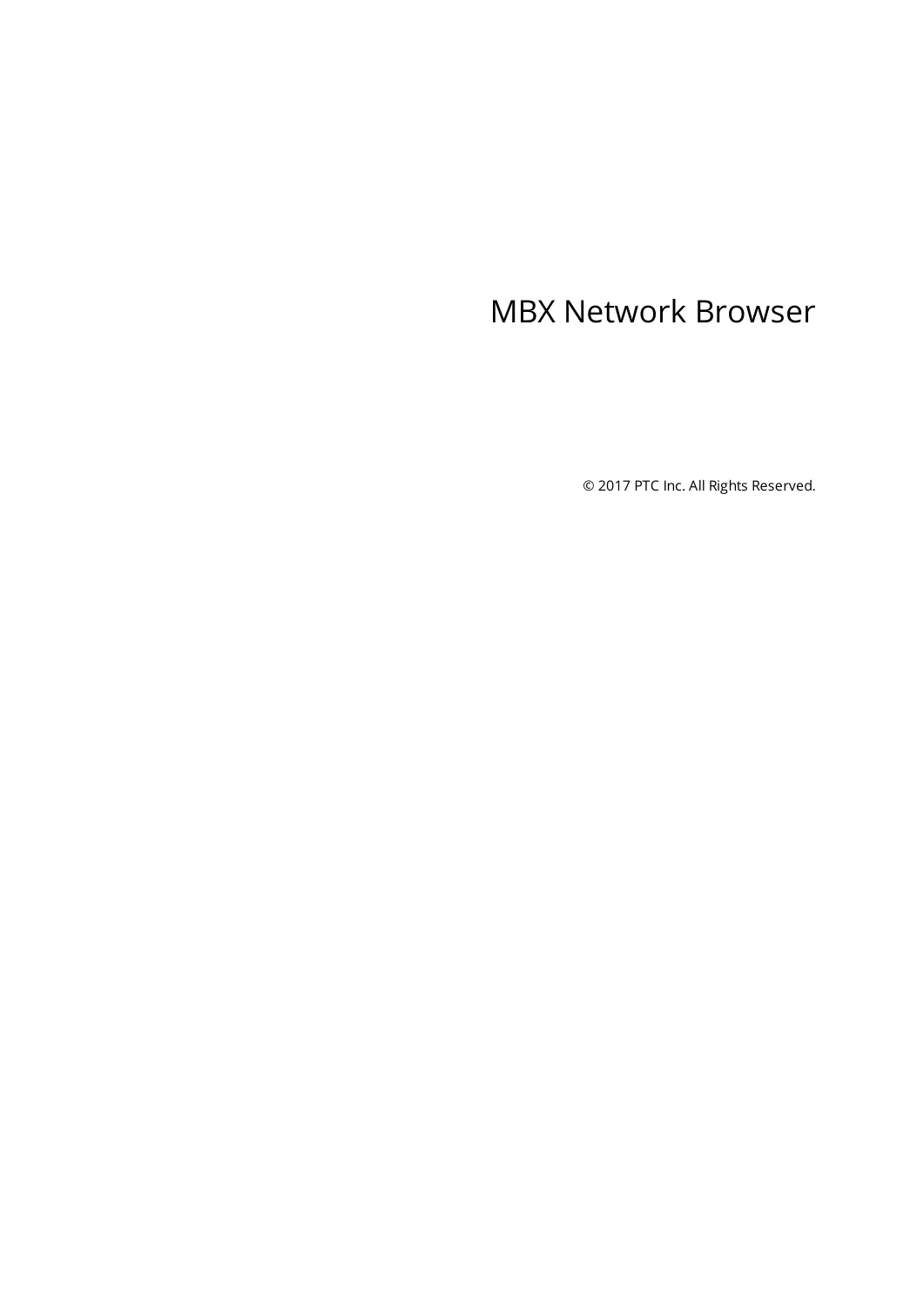# <span id="page-1-0"></span>Table of Contents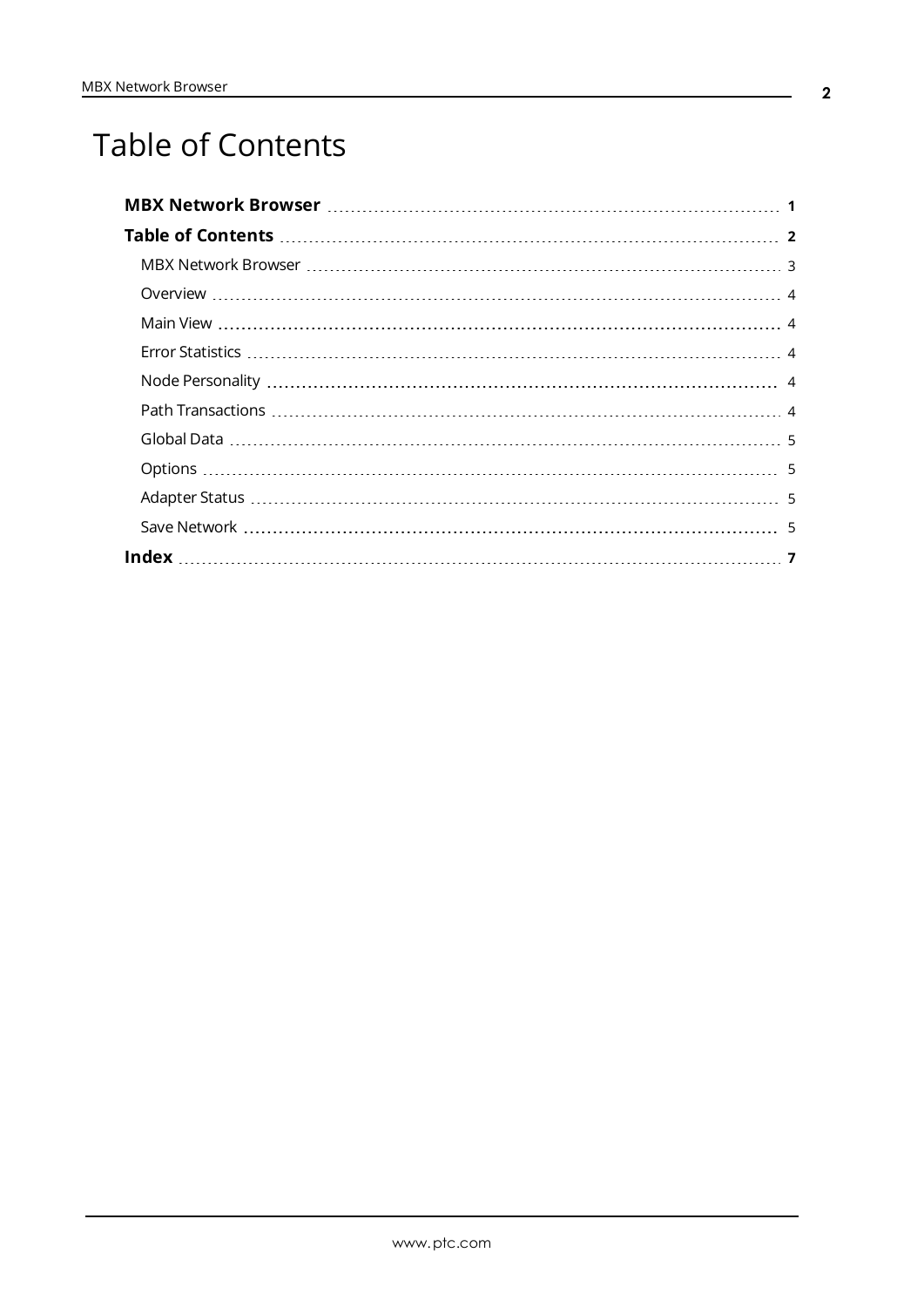#### <span id="page-2-0"></span>**MBX Network Browser**

Help version 1.007

#### **CONTENTS**

**[Overview](#page-3-0)** What is the MBX Network Browser?

**[Main](#page-3-1) View** What information is displayed on the main window?

<span id="page-2-5"></span>**Error [Statistics](#page-3-2)**

<span id="page-2-3"></span>How do I view error statistic information for a specific device?

#### **Node [Personality](#page-3-3)**

<span id="page-2-4"></span>How do I view additional information such as software version for a specific device?

#### **Path [Transactions](#page-3-4)**

<span id="page-2-2"></span>How do I view path transaction information for a specific device?

**[Global](#page-4-0) Data** How do I view global data for a device?

**[Options](#page-4-1)** How do I customize the network browser search routine?

<span id="page-2-1"></span>**[Adapter](#page-4-2) Status** How do I view the host adapter status?

**Save [Network](#page-4-3)** How do I save the network to a file?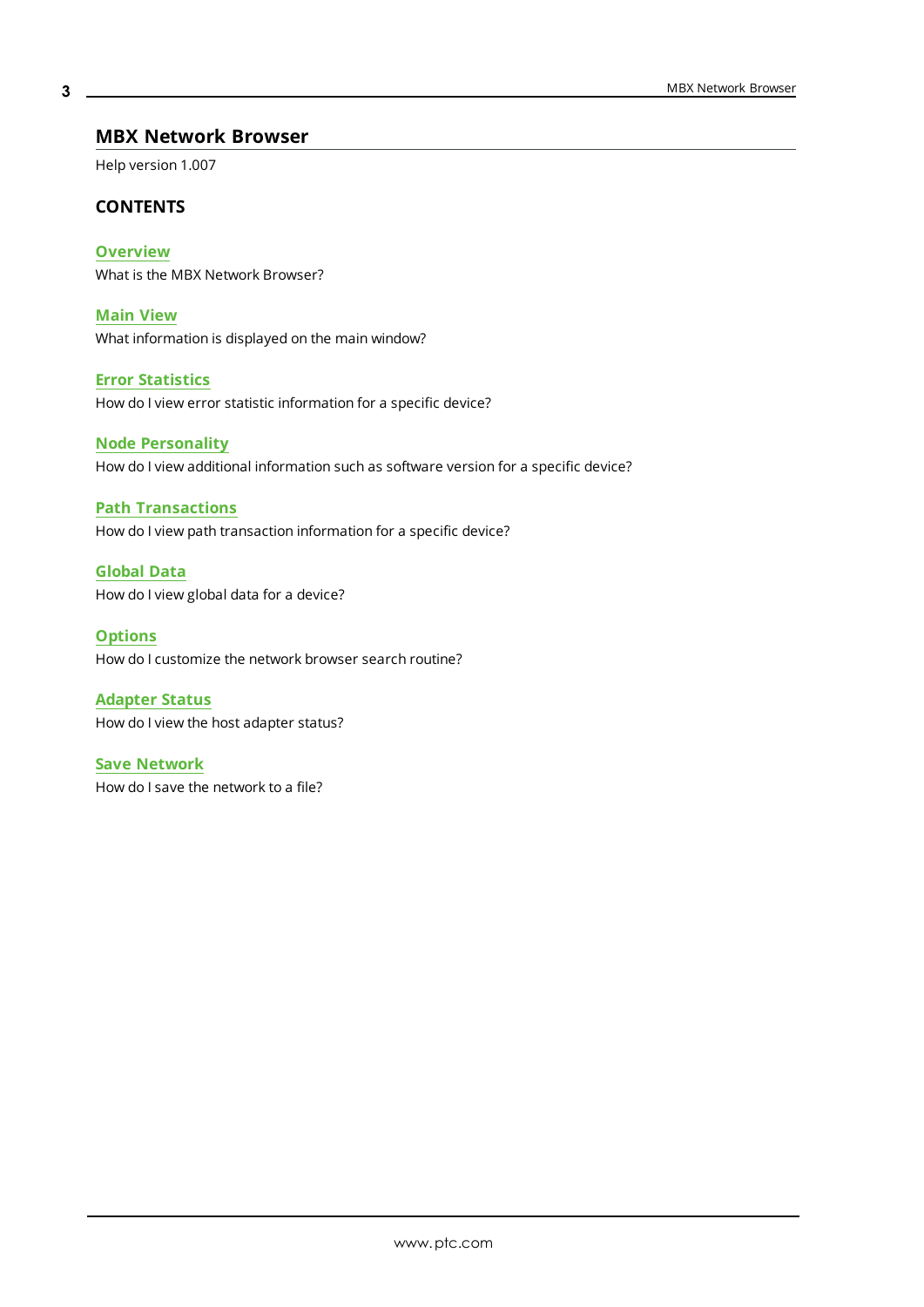#### <span id="page-3-7"></span><span id="page-3-0"></span>**Overview**

The MBX Network Browser provides a reliable way to connect MBX network devices to OPC client applications; including HMI, SCADA, Historian, MES, ERP, and countless custom applications. It is intended for use with a ModiconSA85 Network card. The program also requires the Modicon MBPLUS.SYS driver for Windows NT or the Modicon MBPLUS.VXD driver for Windows 95. These drivers can be acquired from Modicon. The MBPLUS driver must be installed and configured using the Modicon software before this program will work.

<span id="page-3-5"></span>The MBX Network Browser program is configured to work only with Adapter 0. If access to Adapter 1 is necessary, contact Technical Support.

<span id="page-3-8"></span>The program queries the network using the Modbus Function code 08 (Get Network Statistics).

For more information about the Modbus Function code 08, refer to [Appendix](http://50.244.15.10/techlib/Modicon/Modicon Host_Based_Devices-IBM.pdf) F of the Modicon IBM Host *Based [Devices](http://50.244.15.10/techlib/Modicon/Modicon Host_Based_Devices-IBM.pdf) User's Guide.*

#### <span id="page-3-10"></span><span id="page-3-1"></span>**Main View**

<span id="page-3-6"></span>The program's main display shows two windows of information in a style similar to Windows Explorer.

The left pane displays bridges with the **Local Network Address** and the address of the bridge on the **Bridged Network**. The left pane starts with a root node called the **Local Network** that does not have an address. If there are no bridges on the local network, the root node is the only node shown. Bridges can be expanded and collapsed allowing for the traversal of any network.

The right pane shows all of the devices on the network currently selected in the left pane. *For more inform*ation on a particular device, right-click on an item in the right pane and then choose the proper selection from *the pop-up menu.*

#### <span id="page-3-2"></span>**Error Statistics**

The error statistic dialog displays error statistic information for an individual node on the network. To access the dialog, right-click on an item in the and then select Error Statistics. The statistic counters can be reset by clicking **Reset**.

*For more information, refer to [Modicon](http://50.244.15.10/techlib/Modicon/Modicon Host_Based_Devices-IBM.pdf) IBM Host Based Devices User's Guide.*

#### <span id="page-3-3"></span>**Node Personality**

The Node Personality dialog displays additional information about a node on the network. To access, rightclick on an item and then select **Personality**.

*For more information, refer to [Modicon](http://50.244.15.10/techlib/Modicon/Modicon Host_Based_Devices-IBM.pdf) IBM Host Based Devices User's Guide.*

#### <span id="page-3-9"></span><span id="page-3-4"></span>**Path Transactions**

The Path Transaction dialog displays the count of transactions processed by each of the internal paths of the selected node. To access, right-click on an item and select **Path Transaction**.

*For more information, refer to [Modicon](http://50.244.15.10/techlib/Modicon/Modicon Host_Based_Devices-IBM.pdf) IBM Host Based Devices User's Guide.*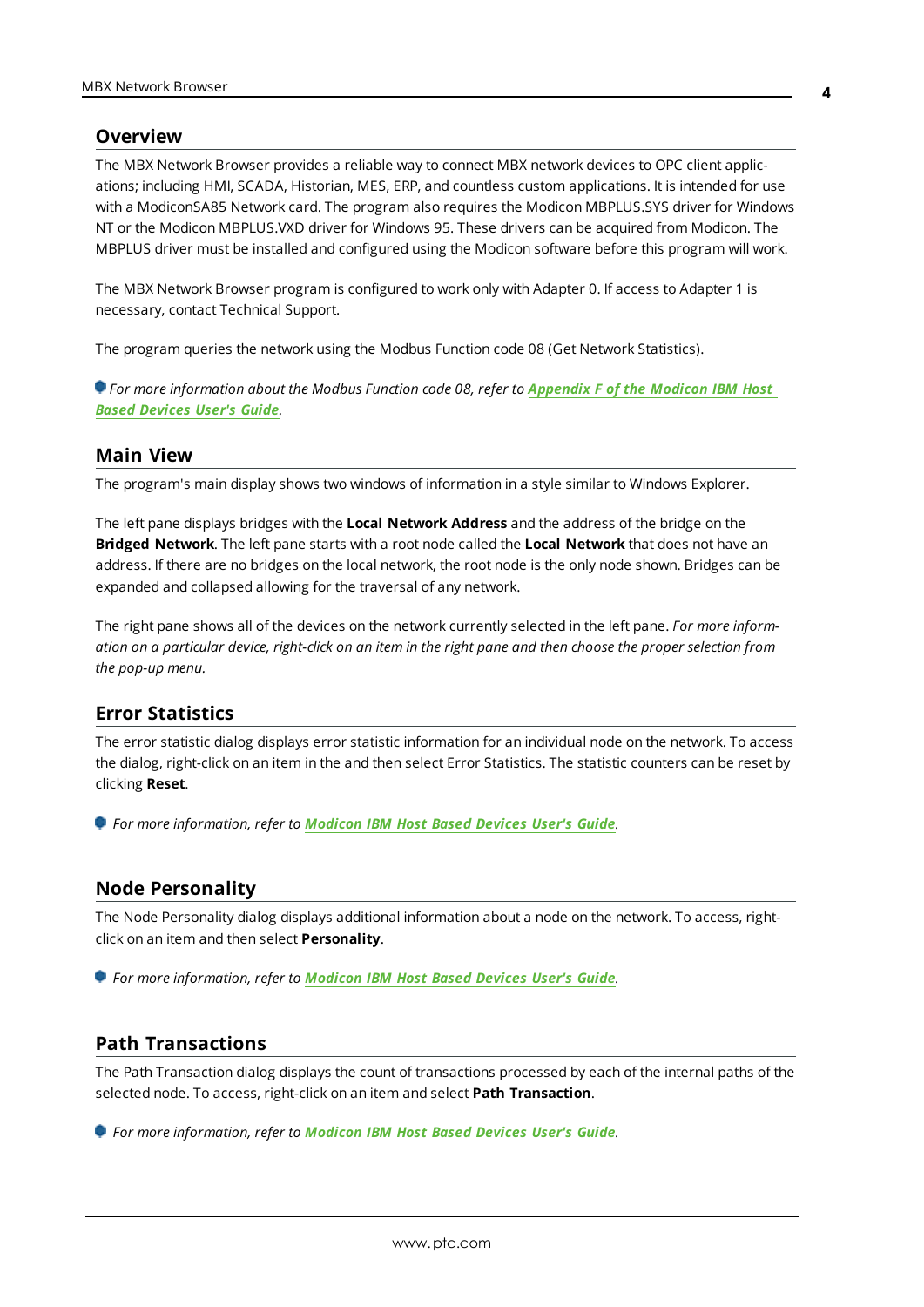### <span id="page-4-5"></span><span id="page-4-0"></span>**Global Data**

The Global Data dialog displays the global data that the selected node is providing. To access, right-click on an item and then select **Global Data**. Although up to 32 words of data is available from each node on the local network, the node may not provide all 32 words. If the data is not available for a global register, question marks will be displayed for that data register. Global data is not available from nodes accessed through a bridge unit.

<span id="page-4-7"></span>**Note**: Data can be viewed in decimal or hexadecimal format by selecting or deselecting the **View in Hex** checkbox.

### <span id="page-4-9"></span><span id="page-4-1"></span>**Options**

The network search parameters can be customized using the **Network Search Settings** dialog. To access, click **Options | Search Settings**.

### <span id="page-4-11"></span>**Poll Token Stations Only**

If checked, the program will poll only stations found in the token station bitmap of the first device that responds, starting at address 1 for each network. If not checked, the program will poll addresses 1 through 64 for each network it searches.

#### <span id="page-4-12"></span>**Poll Wait**

This is the poll timeout value. The minimum value is 10 ms and the max is 5000 ms. This value is scaled depending on the network depth of the current search. When searching the local network, this value is used directly. When searching a network one network away from the local one, this value is multiplied by two. For a network two networks away from this one, the value is multiplied by three and etc. Lowering this value speeds the search, but increases the chance that a node will not be found if it does not respond quickly enough.

### <span id="page-4-10"></span><span id="page-4-2"></span>**Adapter Status**

To access information about the adapter, select **Options | Adapter Status**. This menu invokes a dialog that shows the personality of the adapter similarly to the personality dialog that is displayed when a device is right-clicked and **Personality** is selected from the pop-up menu. The data displayed in the dialog is taken directly from the card driver. NoMBnetwork path is used.

<span id="page-4-8"></span>If multiple computers have SA85 cards on the local network, use the network address displayed in the dialog to identify the computer's network address.

<span id="page-4-4"></span>**Note**: If the card and system driving are operating correctly, the diagnostic pattern displayed should be 0xAA 0x55.

### <span id="page-4-6"></span><span id="page-4-3"></span>**Save Network**

The MBX Network Browser is able to save the MB+ network configuration to a text file in CSV format. The file can later be opened in a word processor or spreadsheet program for viewing and printing. Two of the formats can also be used as input to create an OPC server project.

The option is available from the **File | SaveNetwork** menu. When this menu is selected, you will be prompted for a format and then a file name. Only networks that have been searched will be output, so the network should be fully expanded at least once, before saving. The output can be saved in one of three formats.

**5**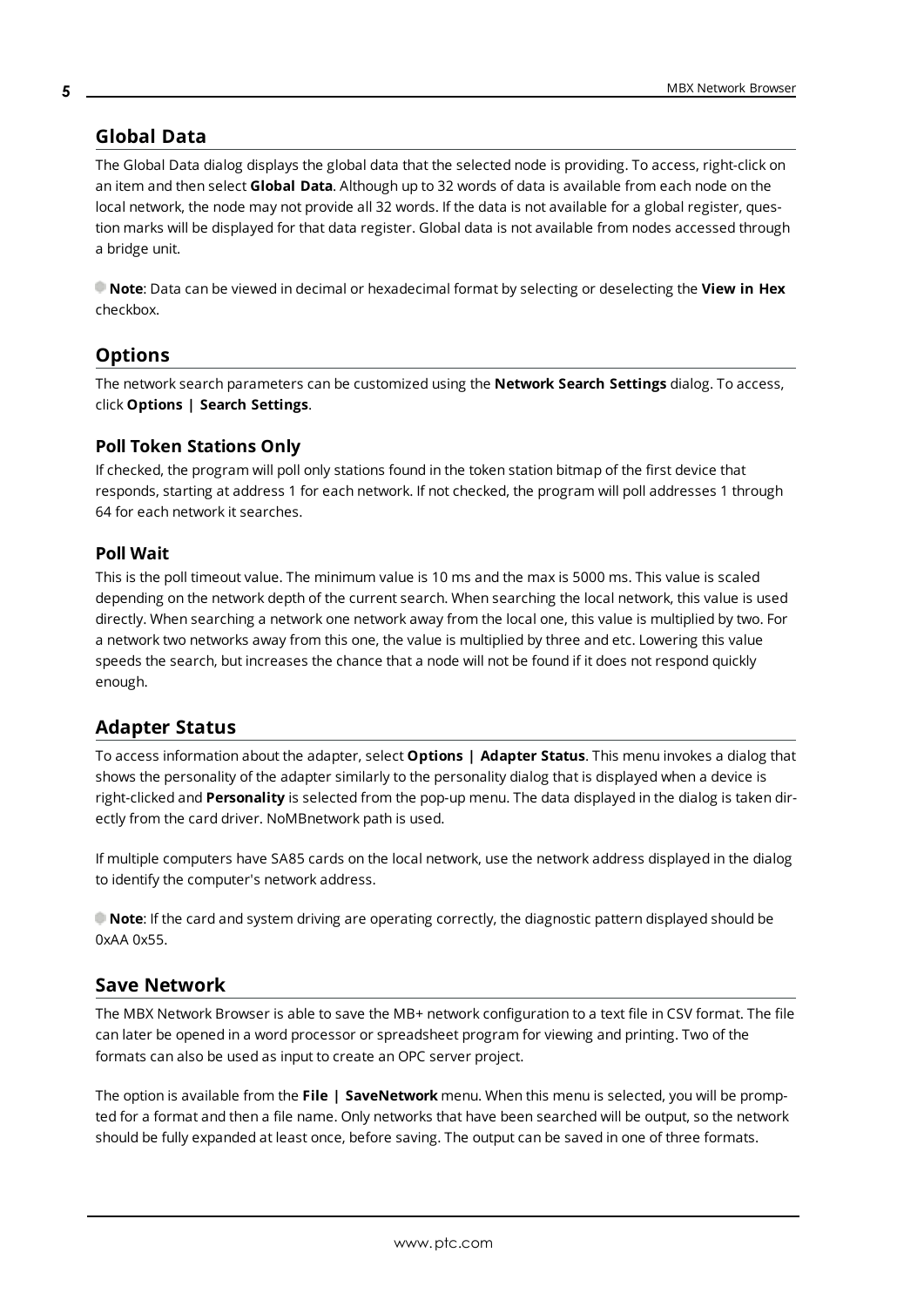- 1. **MBX Program Display** This format consists of three columns of data: the node type, the path to the node from the host PC, and the reverse path from the node back to the host PC. All searched nodes are output to the file.
- 2. **Modbus Plus Driver** This format saves the network in a file that can be opened as an OPC server project using the Modbus Plus driver. Default names are given to the channel and each of the nodes. If the node is not a PLC, the device will appear invalid when initially opened in the OPC Server project. This is a flag to warn you that the device is not a PLC, and that the properties may need to be adjusted. Opening the property dialog and clicking OK will set the device to a valid state. Host computer and bridge nodes will not be output to the file.
- 3. **Modbus Plus Unsolicited Driver** This format saves the network in a file that can be opened as an OPC server project using the Modbus Plus Unsolicited driver. Default names are given to the channel and each of the nodes. Host computer and bridge nodes will not be output to the file.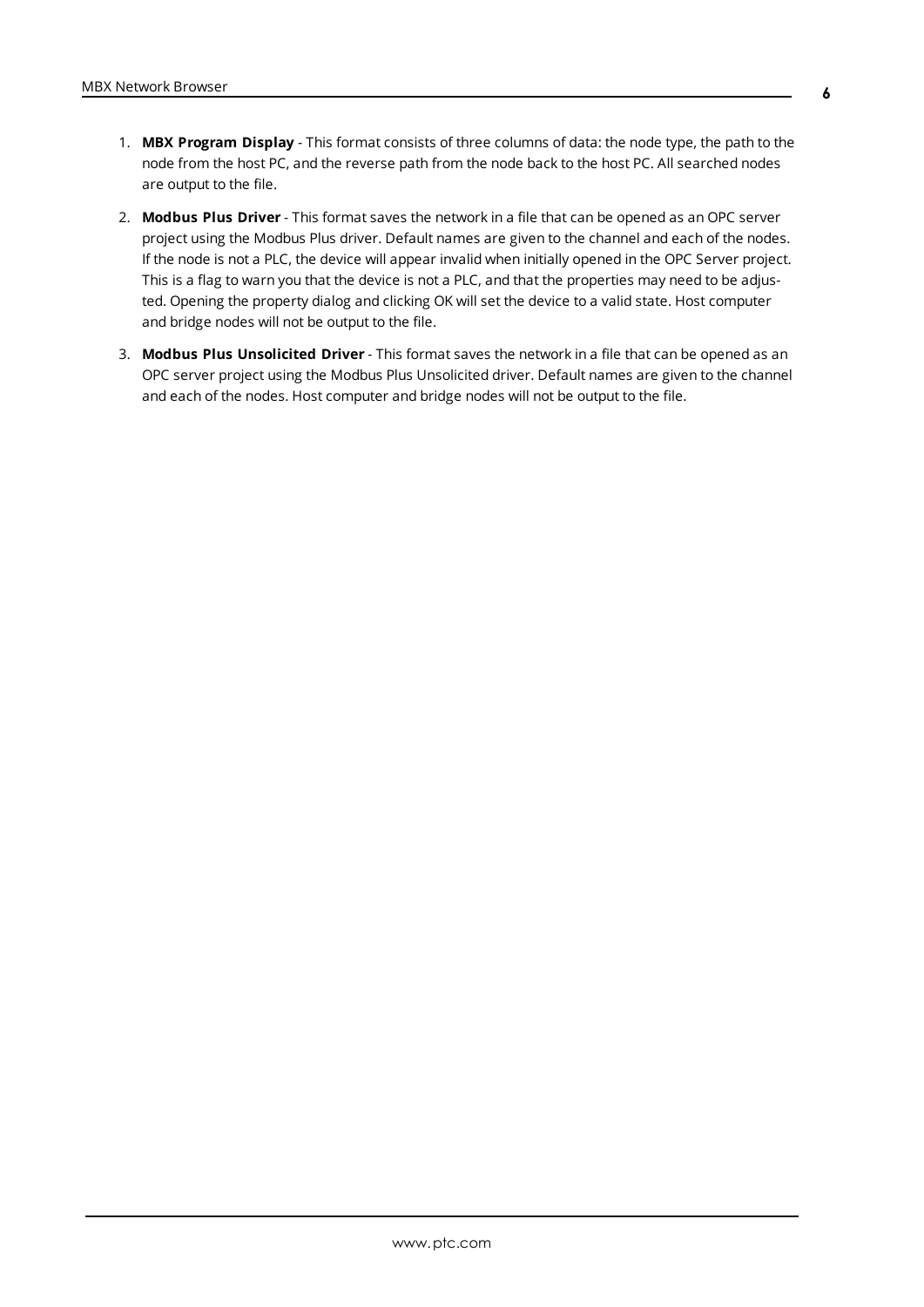# Index

<span id="page-6-0"></span>**7**

## **0**

0xAA 0x55 [5](#page-4-4)

# **A**

Adapter [3](#page-2-1) Adapter 0 [4](#page-3-5) Adapter 1 [4](#page-3-5) Adapter Status [5](#page-4-2)

# **B**

Bridge [5](#page-4-5) Bridged Network [4](#page-3-6)

# **C**

CSV format [5](#page-4-6)

# **D**

Decimal [5](#page-4-7)

# **E**

ERP [4](#page-3-7) Error Statistics [4](#page-3-2)

## **G**

Get Network Statistics [4](#page-3-8) Global [3](#page-2-2) Global Data [5](#page-4-0) Global register [5](#page-4-5)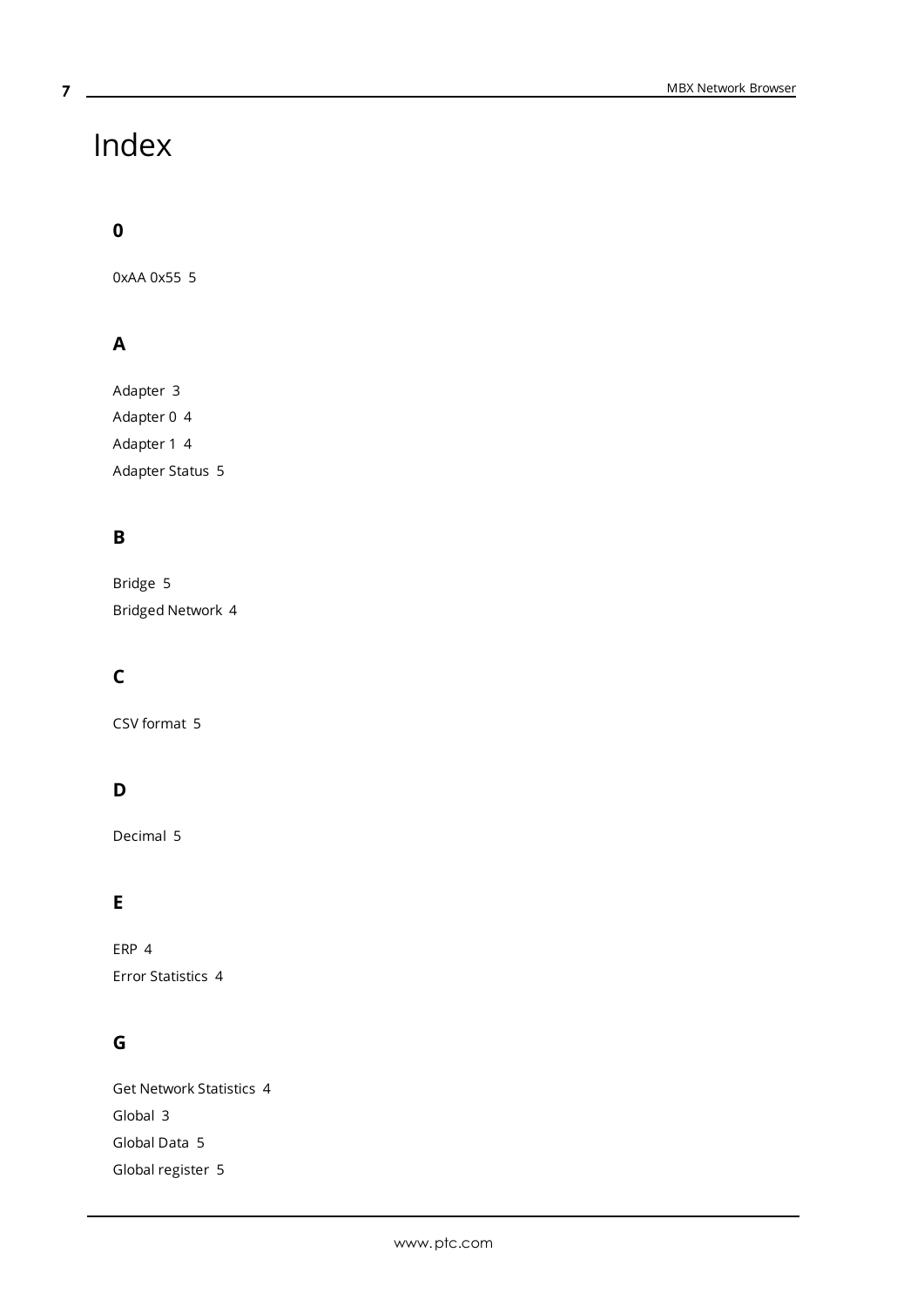### **H**

Hexadecimal [5](#page-4-7) Historian [4](#page-3-7) HMI [4](#page-3-7)

## **I**

Internal paths [4](#page-3-9)

### **L**

Local Network Address [4](#page-3-6)

### **M**

Main View [4](#page-3-1) MES [4](#page-3-7) Modbus Function code 08 [4](#page-3-8)

### **N**

| Network address 5         |  |
|---------------------------|--|
| Network Search Settings 5 |  |
| Node 3                    |  |
| Node Personality 4        |  |
| NoMBnetwork path 5        |  |

### **O**

OPC server [5](#page-4-6) Options [5](#page-4-1) Overview [4](#page-3-0)

### **P**

Path Transactions [3-4](#page-2-4)